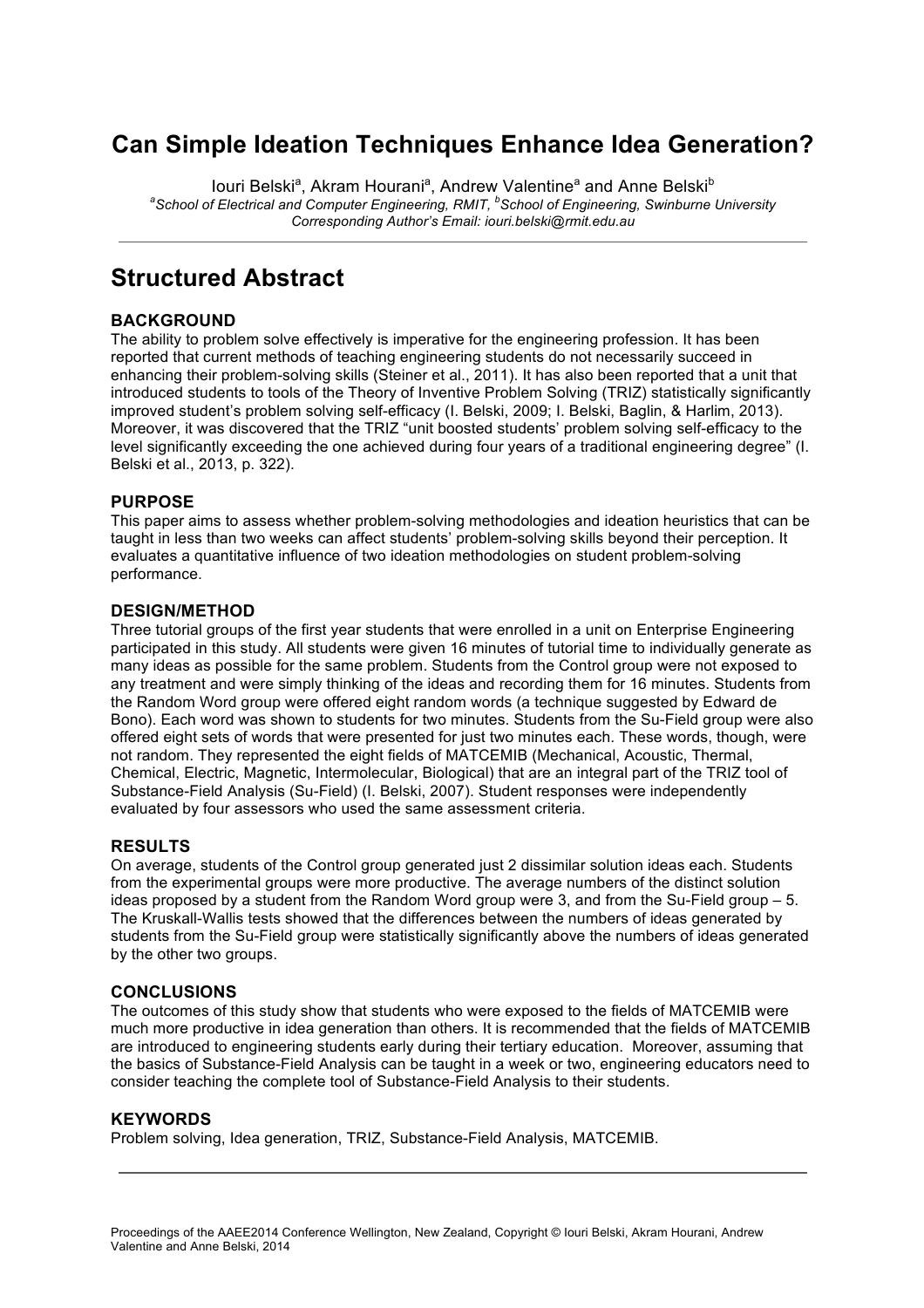# **Introduction**

### **Importance of engineering problem-solving**

The ability to problem solve effectively has been highlighted as one of the imperative requirements of graduate students of the engineering industry (National Academy of Engineering, 2005). This view is endorsed by Engineers Australia, who affirm the ability to problem solve as one of the six key engineering skills (Engineers Australia, 2011). Problems faced by engineers are usually complex and open-ended and require creative solutions. Therefore, Engineers Australia declared that an engineering graduate needs to develop capabilities to problem-solve creatively in order to apply "creative approaches to identify and develop alternative concepts, solutions and procedures, appropriately challenges engineering practices from technical and non-technical viewpoints; identifies new technological opportunities" (p. 6).

### **Do we succeed in teaching engineering problem-solving?**

It has been reported that the traditional methods of teaching engineering students do not necessarily succeed in enhancing their problem-solving skills that are required by the engineering profession (Adams, Kaczmarczyk, Picton, & Demian, 2011; I. Belski et al., 2013; Douglas, Koro-Ljungberg, McNeill, Malcolm, & Therriault, 2012; Woods et al., 1997).

Belski et al., who surveyed 320 undergraduate engineering students from three engineering school of the Royal Melbourne Institute of Technology (RMIT), reported that the problemsolving self-efficacy of the graduates were lower than one of the freshmen (I. Belski et al., 2013). Steiner et al., (2011) who have also analysed the data from the same survey of 320 engineering students, did not find any difference in the problem-solving self-efficacy of students from different schools, who were instructed under different teaching paradigms (242 students were taught traditionally; 78 students experienced rich problem-based learning (PBL) environment). Moreover, the latter study found students' responses to the survey question "What methods and approaches used by your RMIT teachers improved your engineering problem-solving skills the most?" revealing the need to actively engage engineering students in learning problem-solving methods and creativity heuristics. Forty percent of the surveyed students believed that the most effective means in enhancing their problem-solving skills during study at RMIT were related to acquisition of problem-solving methodologies: 25% of the respondents thought that being guided by a teacher during problem-solving had the biggest effect on their problem-solving skills; 14% praised the problem-solving method that have been taught to them (Steiner et al., 2011, p. 394). Project and Problem Based Learning activities were assessed as the most effective for improvement of problem-solving skills by 20% of students. Individual drills and group work received 6% and 4% of student votes respectively (p. 394).

### **How to teach engineering problem-solving?**

The opinions of students on the importance of teaching them the methods of problem solving and on guiding them in problem-solving activities that have been reported by Steiner et al. (2011) are supported by the results of evaluations of the impact of the McMaster University Problem Solving (MPS) program in Chemical Engineering (Woods et al., 1997), by student opinions who took the PBL module with Lego Mindstorm NXT robots (Adams et al., 2011), as well as by the impact of an unit that introduced students to tools of the Theory of Inventive Problem Solving (TRIZ) (I. Belski et al., 2013).

Adams et al. (2011) surveyed 34 first year engineering undergraduates at the University of Northampton who participated in their PBL module with Lego Mindstorm NXT robots and has reported the problem-solving methods have been assessed by the students at the most useful for development of their problem-solving skills.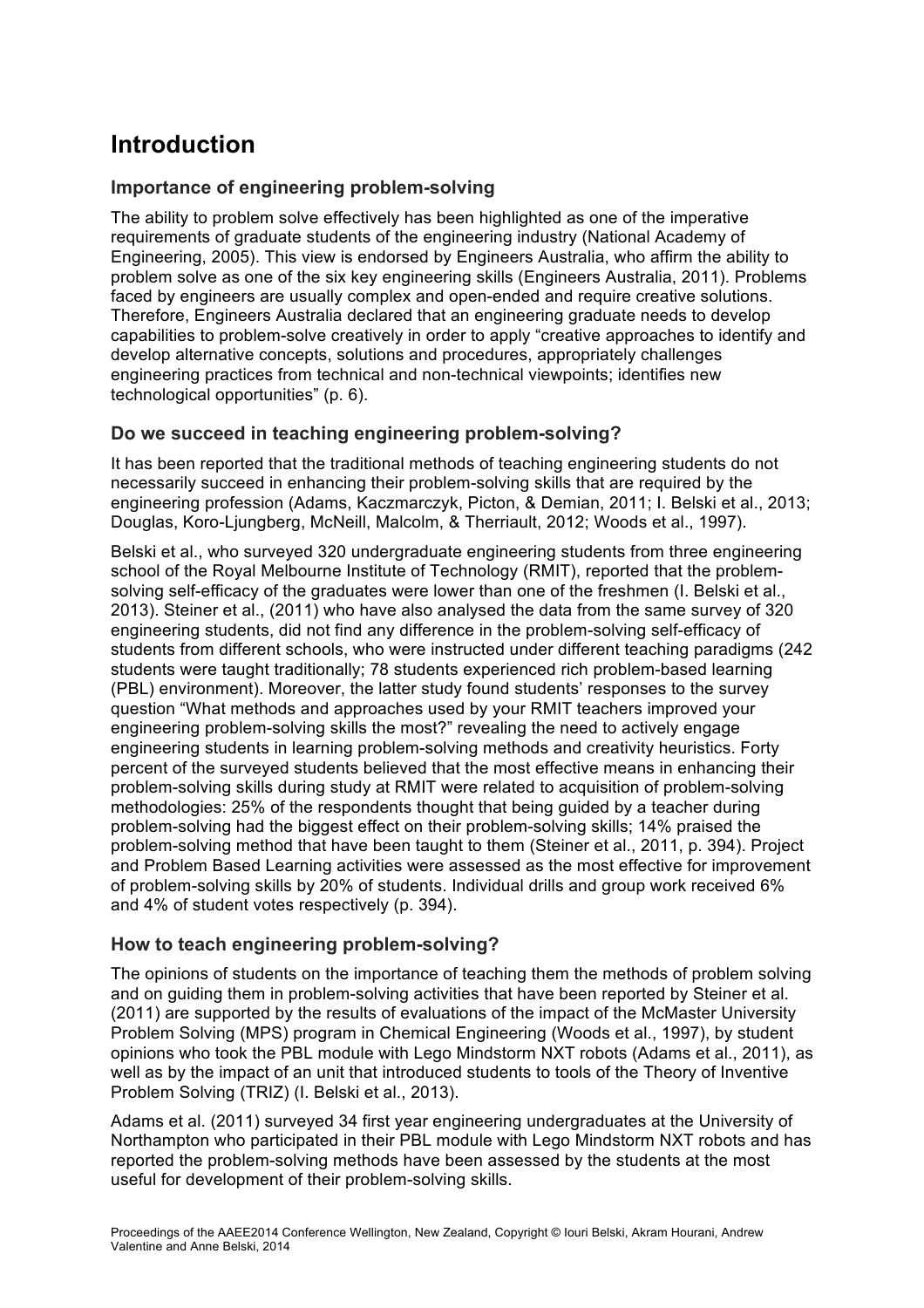MSP incorporated four interlinked compulsory units that were spread over the whole duration of engineering study. These four units taught students how to analyse and model problematic situations, introduced them to effective problem-solving methods and engaged students in extensive problem-solving activities. In order to assess the impact of MPS, the opinions of 202 seniors (who were engaged in MPS) and 238 sophomore engineering students (who had not taken the program yet) on their problem solving confidence was compared. It was found that the MPS program improved the student's confidence statistically significantly  $(d = 1.13$ . t=13.18; p<0.0005) (Woods et al., 1997, p. 86).

The TRIZ unit at RMIT was focused onto the abovementioned key means of enhancing problem-solving skills: it taught students four problem-solving heuristics and provided individual guidance in the extensive problem solving activities during a semester. Reporting on the outcome of the TRIZ unit, Belski (2009) compared responses of over 5,600 engineering students who participated in the RMIT Course Experience Surveys (CES) of all engineering units in 2006 with the responses of 34 students who were enrolled in the TRIZ unit on the question "This unit contributes to my confidence in tackling unfamiliar problems". He discovered that student of the TRIZ unit were much more positive in their responses to the question (4.62 versus 3.31,  $t = 13.94$ ,  $p < 0.01$ , Likert scale of 5, 5 – strongly agree) and concluded that the TRIZ unit improved student's confidence in engineering problem-solving more than an 'average' engineering unit (I. Belski, 2009, p. 106). Later on, Belski et al. (2013) have compared the responses to the same question of over 22,000 engineering students who completed RMIT CES on all engineering units from 2006 to 2010 with the CES responses of 93 students who were enrolled in the TRIZ unit during the same period of time. The results supported the conclusion reached in the previous study. A student who completed the TRIZ unit was on average much more confident in her/his problem-solving abilities than the student who completed an 'average' engineering unit (4.51 versus 3.48, Z = 9.72, p < 0.001; Likert scale of 5, 5 – strongly agree) (I. Belski et al., 2013, p. 349).

Furthermore, Belski et al. (2013) reported that the TRIZ unit improved student's problem solving self-efficacy more than the units taken cumulatively over the four years of engineering degree at RMIT. To arrive to this conclusion, Belski et al. compared the opinions of the graduating students (96 of the 320 participants of the survey mentioned above) with the opinions of 93 students who completed the TRIZ unit on the question "I am certain that I am able to resolve any problem I will face". The students who completed the TRIZ unit were statistically significantly more confident in their problem-solving ability than the graduates  $(3.82 \text{ versus } 3.41, Z = 2.782, p < 0.005;$  Likert scale of  $5, 5 -$  strongly agree) (I. Belski et al., 2013, p. 351). It is important to note that the responses of the 93 students who took the TRIZ unit on the same question changed very significantly in just 12 weeks of the semester (before the unit: 2.82, after: 3.82,  $Z = -5.538$ ,  $p < 0.001$ ; Likert scale of 5, 5 – strongly agree).

The abovementioned results strongly support the conclusion reached by Belski et al. (2013) on the importance of teaching problem-solving methods and ideation heuristics to engineering students and on the need for guiding them closely in problem-solving activities. This conclusion, though, was grounded on student perceptions about their problem-solving skills at different stages of their study and on the reported positive correlation of self-efficacy with performance in creative problem-solving (Tierney & Farmer, 2002) and problem-solving in mathematics (Pajares & Miller, 1994). In other words, similarly to Woods et al. (1997), Belski et al. did not assess the actual improvement in problem-solving skills of the students quantitatively, but based their conclusions on qualitative changes in student perceptions on their problem-solving abilities. Therefore, there was a chance that the significantly improved student opinions on their problem-solving skills as a result of the TRIZ unit may have not converted into tangible improvement of their problem-solving skills. Hence, the conclusion that teaching problem-solving heuristics improves problem-solving abilities of engineering students needs further validation.

In order to verify that the positive impact of problem-solving methodologies and ideation heuristics on students' problem-solving skills exists beyond students' perception, it is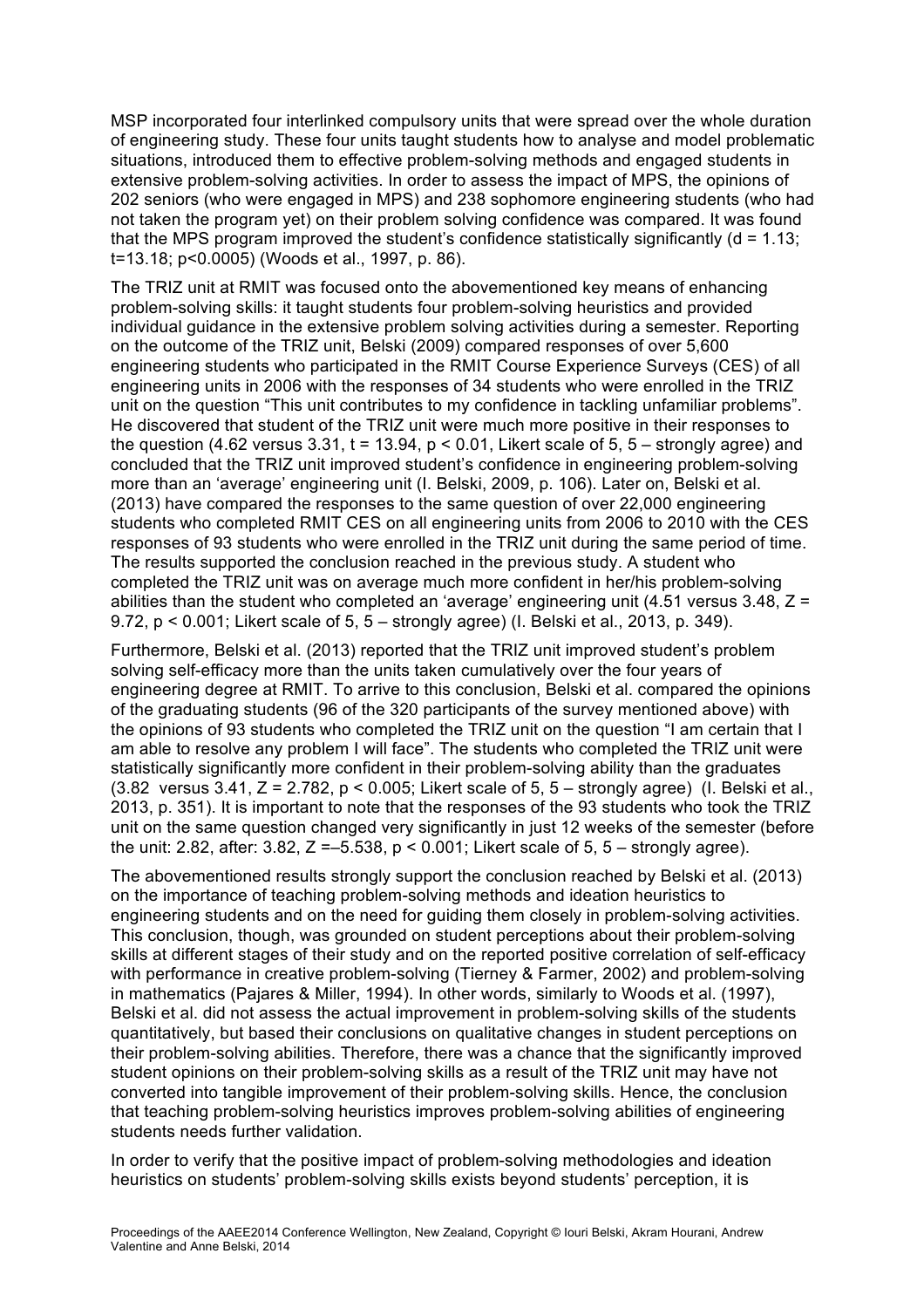necessary to evaluate a practical influence of such methodologies on student problemsolving performance. This paper presents the results of the investigation on the actual impact of two simple ideation methods on students' ability to generate solution ideas.

# **Problem Solving Methodologies and Ideation Heuristics**

The problem solving process is usually divided into four to twelve steps (Adams et al., 2011; I. Belski, 2002; Carlson & Bloom, 2005; Polya, 1973; Woods, 2000). These steps can be generalised into the following four main stages: (1) identifying and understanding the problem; (2) planning for solutions and generating solution ideas; (3) implementing a solution; (4) evaluating the solution (Harlim & Belski, 2013). Although, each of the four stages of the problem-solving process is of importance for the development of sound problemsolving skills of engineering students, this study focuses on the second stage – one that can be influenced by the application of ideation heuristics. More specifically, this study attempted to quantify the impact of ideation heuristics on students' ability to generate solution ideas. Student who participated in the study were influenced by two simple heuristics: (i) the Random Word technique (RW), proposed by Edward de Bono (de Bono, 1990) and (ii) the systematised Substance Field Analysis (Su-Field) (I. Belski, 2007).

### **Random Word (RW)**

Edward de Bono, suggested that RW "is the simplest of all creative techniques" (de Bono, 1995, p. 17). The RW technique prescribes a problem solver to use a random word that is not connected to the problem under consideration. De Bono advocated that the RW technique helps a user to generate more ideas, because humans use patterns for problem recognition and problem solving and that

*the random word provides a new entry point and as we work back from the new entry point, we increase the chances of using patterns we would never have used if we had worked outwards from the subject area (p. 18).* 

Random words can be obtained in many ways. Lists of random words that a practitioner can choose from as well as random word generators are freely available on the web. In this study, random words were generated by the authors as suggested by de Bono (1995), by using a dictionary (the Collins Concise Dictionary of the English Language, second edition of 1989 was used). The following are the eight random words that were generated by the authors: Archaism, Right angle, Lotus eater, Emitter, Ozone, Blowhole, Ball-and-socket-joint and Hanky-panky.

## **Systematised Substance-Field Analysis (Su-Field)**

Su-Field is a procedure that systematised the application of the classical TRIZ Substance-Field Analysis with the 76 Standard Solutions (I. Belski, 2007). Su-Field represents technical systems as a set of interconnected components – a set of substances interacting with each other by means of fields, which, in turn, are generated by the substances. Both substances and fields are sketched as circles. Su-Field allows representing different technical systems in a similar way – by means of circle-substances and circle-fields. Such generalisation allows a user to model different systems in a uniform way and to apply similar rules to resolve problems that look dissimilar, but are fundamentally alike. Su-Field consists of 5 Steps and utilises 5 Model Solutions. The 5 Model Solutions represent five general solution "recipes". In order to generate ideas, a practitioner reformulates a general model solution into the problem-specific model solution and then searches through the eight fields of MATCEMIB (Mechanical, Acoustic, Thermal, Chemical, Electric, Magnetic, Intermolecular, Biological) for solution ideas that are 'suggested' by the model solution. It has been reported that Su-Field boosted the number of ideas generated during problem solving and failure analysis (A. Belski, Belski, Chong, & Kwok, 2013; I. Belski & Belski, 2013). Belski and Belski (2013)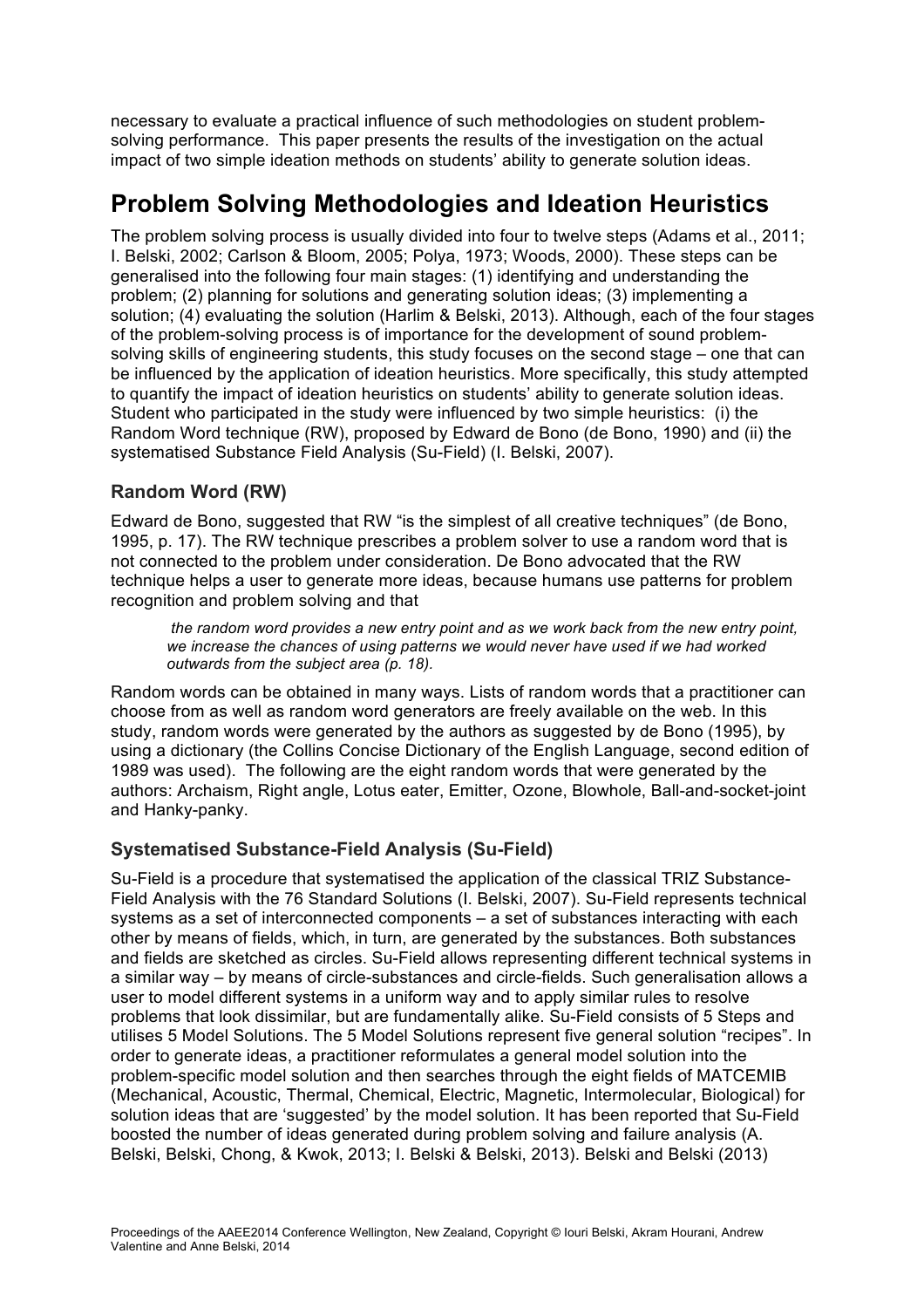propounded that the effectiveness of Su-Field stems from its ability to effectively guide a user in a manual search of her/his long term memory data base.

The experiment conducted in this study was limited to exposing students to the eight fields of MATCEMIB. Each field was presented to students together with a simplified list of interactions that illustrated the scope of actions covered by this particular field. Table 1 displays this simplified list of MATCEMIB interactions.

| <b>Fields</b>       | Interactions Including                                                 |
|---------------------|------------------------------------------------------------------------|
| Mechanical          | Gravitation, collisions, friction, direct contact                      |
|                     | Vibration, resonance, shocks, waves                                    |
|                     | Gas/Fluid dynamics, wind, compression, vacuum                          |
|                     | Mechanical treatment and processing                                    |
|                     | Deform ation, mixing, additives, explosion                             |
| <b>A</b> coustic    | Sound, ultrasound, infrasound, cavitation                              |
| Thermal             | Heating, cooling, insulation, thermal expansion                        |
|                     | Phase/state change, endo-exo-thermic reactions                         |
|                     | Fire, burning, heat radiation, convection                              |
| <b>Chemical</b>     | Reactions, reactants, elements, compounds                              |
|                     | Catalysts, inhibitors, indicators (pH)                                 |
|                     | Dissolving, crystallisation, polymerisation                            |
|                     | Odour, taste, change in colour, pH, etc.                               |
| E lectric           | E le ctro static charges, conductors, insulators                       |
|                     | Electric field, electric current                                       |
|                     | Superconductivity, electrolysis, piezo-electrics                       |
|                     | lonisation, electrical discharge, sparks                               |
| Magnetic            | Magnetic field, forces and particles, induction                        |
|                     | E lectrom agnetic waves (X-ray, M icrowaves, etc.)                     |
|                     | Optics, vision, colour/translucence change, image                      |
|                     | Subatomic (nano) particles, capillary, pores                           |
|                     | In term olecular Nuclear reactions, radiation, fusion, emission, laser |
|                     | Interm olecular interaction, surface effects, evaporation              |
| <b>B</b> io logical | Microbes, bacteria, living organisms                                   |
|                     | Plants, fungi, cells, enzymes                                          |

**Table 1. Eight fields of MATCEMIB and some field interactions (I. Belski, 2007, p. 17)**

## **Methodology**

Three tutorial groups of the first year students from the School of Electrical and Computer Engineering (SECE) that were enrolled in a unit on Enterprise Engineering participated in this study. Two groups were influenced by the above-mentioned ideation heuristics; the students from the third group were not influenced in any way – this group represented a Control group. All students were given 16 minutes of tutorial time to individually generate as many ideas as possible for the same problem (to remove the lime build-up in pipes). This problem was suggested by the Engineers Without Borders (EWD) 2014 Challenge as a possible student project, but was not chosen by any student team as a project task.

Initially, the same Power Point slide that contained the problem statement and the photo of the cross-section of a pipe half of which was covered with the lime deposit was presented to the students for two minutes by their tutors. Figure 1 depicts the problem statement slide that was presented to the students from all three groups.



**Figure 1. The problem presented to students.**

After two minutes of problem introduction that coved only the information presented in Figure 1, all students were asked to work individually and to record as many of their ideas to clean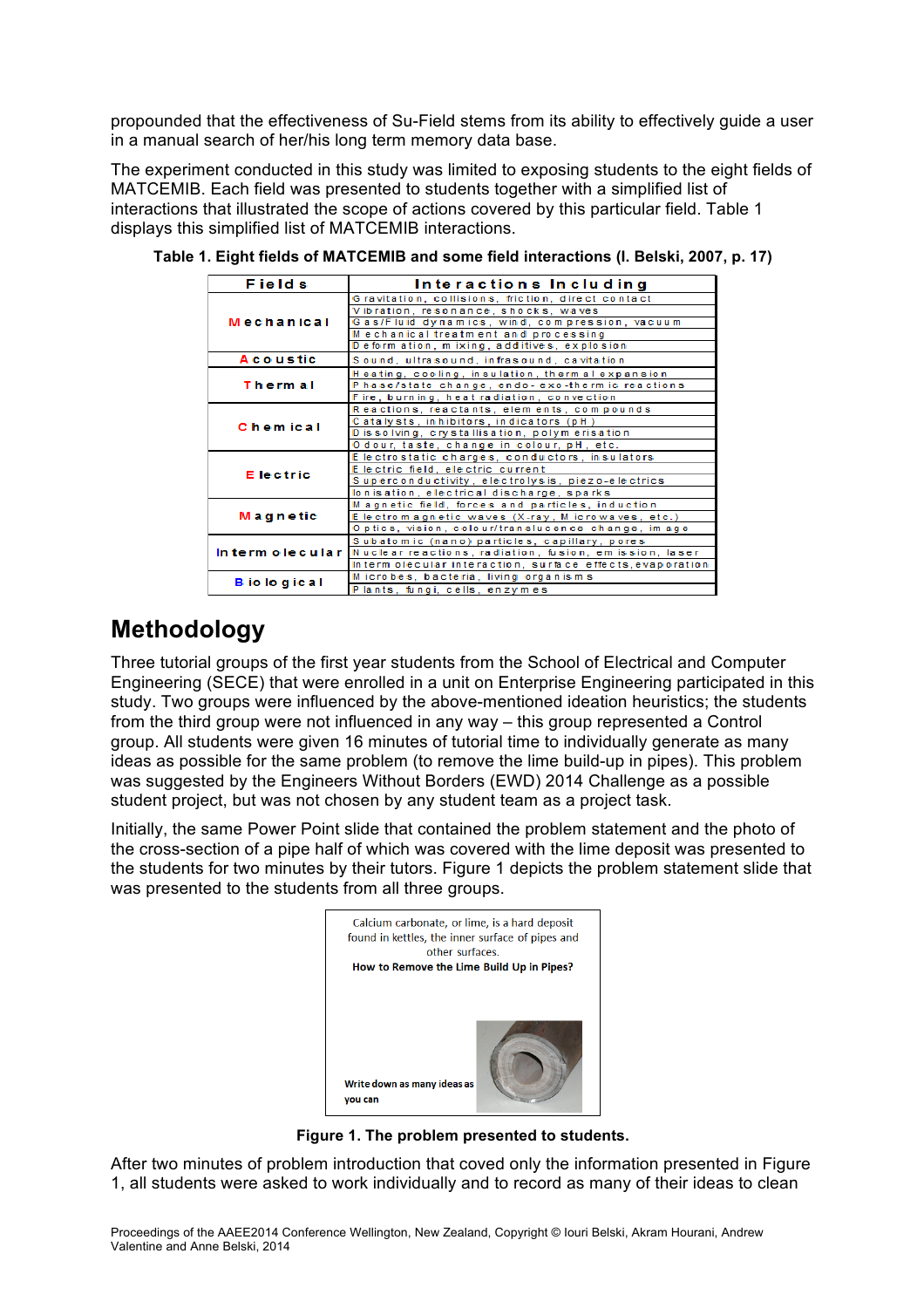the pipes from lime as possible. The form to record ideas was the same for the students of all three groups. It was distributed to the students just before the problem was presented.

Students from the Control group were not influenced by any ideation methodology. After two minutes of problem introduction, they were allowed to think of the ideas and to record them for 16 minutes. The slide shown in Figure 1 was presented to the students from the Control group for the whole duration of the idea generation session.

After the two minutes of problem presentation, students from the Random Word group were told that during their idea generation session they will be shown some words. No clarifications on what these words are and what to do with them were given. Students were offered the eight random words that were previously mentioned. Each word was shown to them for two minutes. Every two minutes a tutor changed the word on the screen and read the new word aloud. Figure 2 depicts one of the eight Power Point slides that were shown to the students from the Random Word group. Altogether the students from the Random Word group were generating and recording ideas for 16 minutes.



#### **Figure 2. The slide presented to the students from the Random Word group for 2 minutes.**

Similarly to the students from the Random Word group, after two minutes of problem presentation, students from the Su-Field group were notified that some words will be shown to them during their idea generation session. No clarifications on what to do with these words were given. Students from the Su-Field group were offered eight sets of words that were also displayed for just two minutes each. These words represented the eight fields of MATCEMIB together with the interactions related to each individual field that are shown in Table 1. It is important to note that when a tutor of the Su-Field group changed slides every two minutes, he read aloud only the name of the field of MATCEMIB that was displayed, but did not read the words that corresponded to the field's interactions that were displayed together with the field's name. Students from the Su-Field group were permitted to generate and to record ideas for the same period of 16 minutes, as students from the other two groups. Figure 3 depicts one of the eight Power Point slides that were shown to the students from the Su-Field group.

Tutors were instructed not to interact with students during idea generation. They only introduced the problem to their students by reading from the slide shown in Figure 1 and announced the words every two minutes to the students of the two experimental groups. Tutors remained silent for the rest of the idea generation session.

Student ideas were independently evaluated by the authors who analysed students' ideageneration forms using the same assessment criteria. These criteria were developed before the experiment and were adjusted after students' idea generation forms were briefly analysed. Among other data, the assessors evaluated the number of independent ideas proposed by each individual student for eliminating the lime build up and collected students' reflections on their activity. Three students were excluded from assessment due to their poor comprehension of English. One student was excluded from the Control group and two from the Random Word group.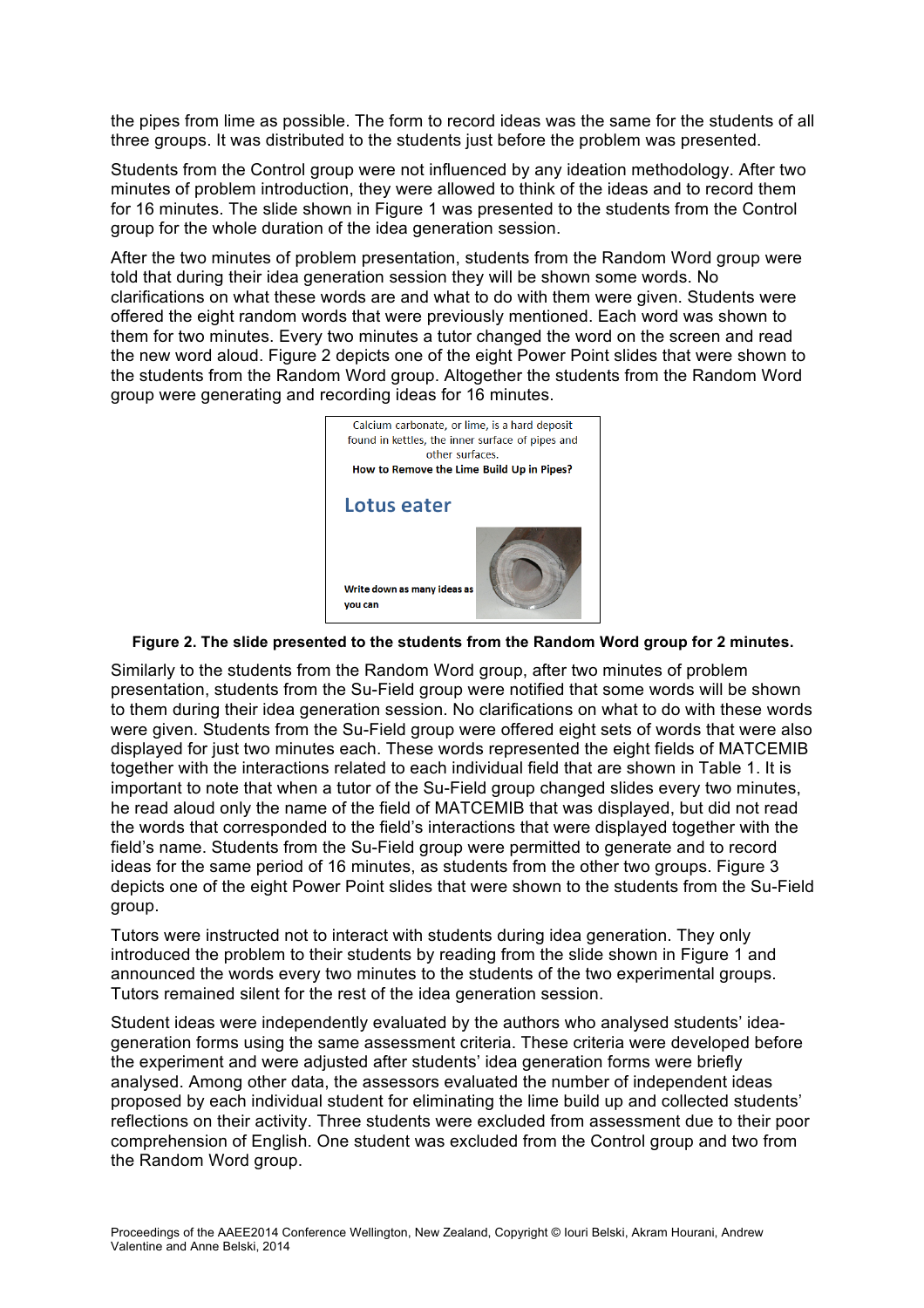

**Figure 3. The slide presented to the students from the Su-Field group for 2 minutes.**

## **Results**

All four assessors were close in their counts of the number of distinct ideas recorded by individual students. On average a student from the Control group (21 students) recorded just 2 district ideas; one from the Random Word group (17 students) – just over 3; student of the Su-Field group (18 students) – just over 5 distinct ideas. Although the assessments of the number of district ideas recorded by individual students differed slightly between the four assessors, statistical distinctions between the three groups were identical in all four assessments. The differences between the numbers of ideas generated by students from different groups were statistically significant (p<0.05, Cohen's d=0.72, for Control group vs Random Word group; p<0.001, d=0.89 for Random Word group vs Su-Field group; p<0.0001, d=1.68 for Control group vs Su-Field group). The non-parametric Kruskall-Wallis test was used to evaluate the above-mentioned differences in the numbers of distinct ideas generated by students because the Kolmogorov-Smirnov test revealed that the distributions of the ideas generated by students in the Control and the Random Word groups were not normal. The highest number of ideas generated by a student from a particular group was the following: Control group – 5; Random Word group – 7; Su-Field group – 10.

The following are some reflections recorded by the students from different groups. A student from the Control group, who generated 2 distinct ideas, stated that "thinking harder helped to generate more ideas". Another student from the same group assessed her/his work (4 ideas generated) as "I was able to propose many amazing ideas". Three students from the Random Word group, who recorded from 3 to 5 ideas each, reflected that the words shown to them helped them in coming up with new ideas. Four students from the Su-Field group, who generated from 4 to 7 ideas each, commented on the helpfulness of the eight fields of MATCEMIB for generating more ideas.

## **Discussion**

The results of this study support the conclusions of Belski et al. (2013) that problem-solving methods and ideation heuristics can enhance students' problem-solving skills. Students from both Random Word and Su-Field groups generated statistically significantly more ideas than students from the Control group. It is important to note that the students of the two experimental groups were neither taught how to use random words nor how to use the eight fields of MATCEMIB. They were only exposed to the random words and the fields/interactions that were shown for just two minutes each. This exposure to the random words and the fields/interactions helped many students to generate additional solution ideas and to significantly outperform the students from the Control group. Doubtlessly, the impact of teaching students the RW technique and the Substance-Field method on the number of ideas they could come up with whilst solving engineering problems would be more substantial than the impact described in this study.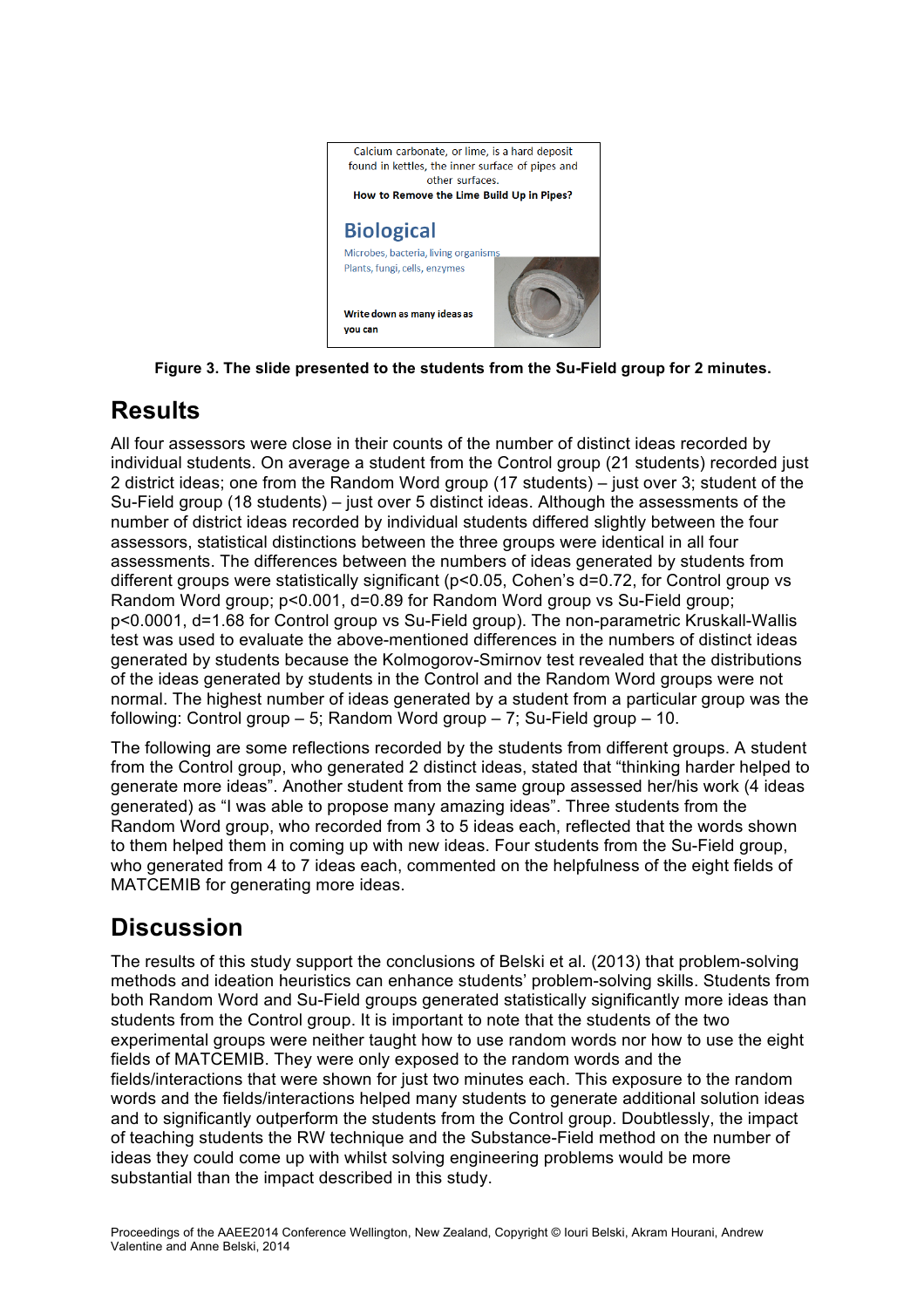As every experiment, this study had weaknesses. It compared performances of three different groups of students that were randomly assigned to control and experimental conditions. The conclusions of this study that two simple heuristics significantly improved the outcomes of students' idea generation have been made under assumption that the groups were identical and were representative of the cohort enrolled in engineering degree of SECE. If this assumption on the similarity of the three groups were wrong, the conclusions of this study would be invalid.

The following are the reasons behind the groups' similarity. First of all, all participants of this study were drawn from the population of the first year students of the School of Electrical and Computer Engineering (SECE). These students had identical program, so all of them attended lecture classes together. Thus, students enrolled in different degrees offered by SECE were unlikely to be biased by timetable constraints and were likely to choose tutorial sessions on a random basis. Moreover, all students enrolled into tutorial sessions individually and on the web. Therefore, it is likely that students' choices of the tutorial group to attend did not result in forming tutorial groups that differed significantly in students' prior knowledge and their cognitive skills. Secondly, the Australian Tertiary Admission Rank (ATAR) for the students from the three groups was compared (see http://www.uac.edu.au/ for more information on ATAR). The average ATAR scores of the students from the three groups were very close: 76.6 for the Control group; 78.2 for the Random Word group and 77.3 for the Su-Field group. The fact that the average ATAR scores for the three groups were similar further supports the assumption that the students of all three groups did not differ much in their knowledge levels and their cognitive abilities. Consequently, the assumption of identical composition of all three groups can be maintained and the conclusion drawn that simple problem-solving methods can significantly improve the outcomes of students' idea generation can be considered as valid.

# **Conclusion**

In order to enhance the problem-solving skills of their graduates, the educators from Chemical Engineering at McMaster University have been involved in a significant curriculum redesign. It took them 25 years to implement the MPS program (Woods et al., 1997). The outcomes of this study suggest another approach. In order to enhance students' skills in problem-solving, engineering educators can introduce students to simple problem-solving tools and ideation heuristics and engage them in practicing these tools regularly. Undoubtedly, teaching the ideation tools similar to Random Word and Substance-Field Analysis will require only a few hours of teaching time.

### **References**

- Adams, J., Kaczmarczyk, S., Picton, P., & Demian, P. (2011). Problem solving and creativity in engineering: conclusions of a three year project involving reusable learning objects and robots. *Engineering Education: Journal of the Higher Education Academy Engineering Subject Centre, 5*(2), 4-17.
- Belski, Anne, Belski, Iouri, Chong, Teng Tat, & Kwok, Richard. (2013). Application of Substance-Field Analysis for Failure Analysis. In A. Aoussat, D. Cavallucci, M. Trela & J. Duflou (Eds.), *Proceedings of TRIZ Future Conference 2013* (pp. 483-490). Paris, France: Arts Et Metiers ParisTech.
- Belski, Iouri. (2002). Seven Steps to Systems Thinking. In K. Shankar & G. Burrowes (Eds.), *Proceedings of the 13th Annual Conference and Convention of Australian Association of Engineering Educators (AaeE)* (pp. 33-39). Canberra, Australia: AAEE.
- Belski, Iouri. (2007). *Improve your Thinking: Substance-Field Analysis*. Melbourne: TRIZ4U.
- Belski, Iouri. (2009). Teaching Thinking and Problem Solving at University: A Course on TRIZ. *Creativity And Innovation Management, 18*(2), 101-108.
- Belski, Iouri, Baglin, James, & Harlim, Jennifer. (2013). Teaching TRIZ at University: a Longitudinal Study. *International Journal of Engineering Education, 29*(2), 346-354.